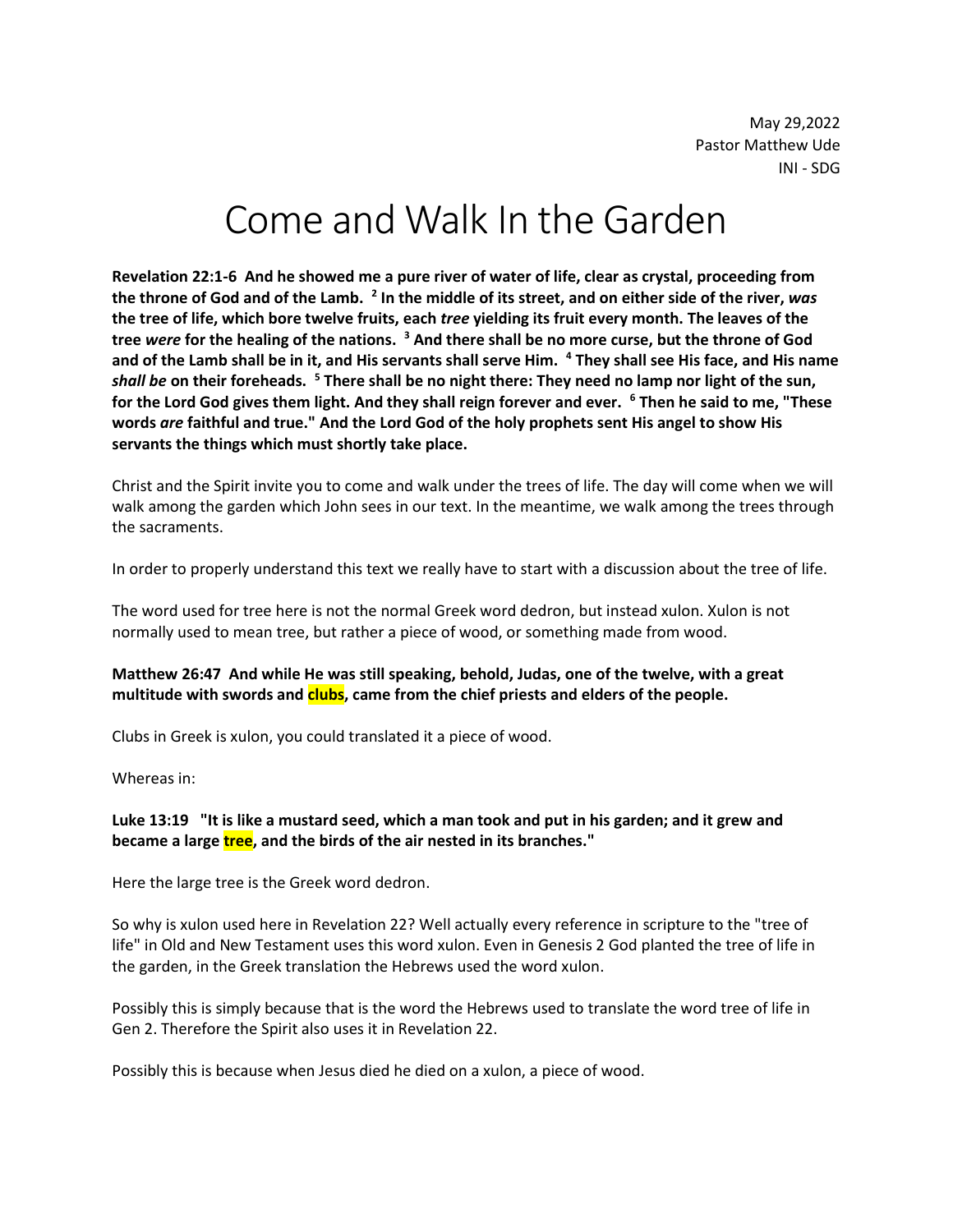## **1 Peter 2:24 who Himself bore our sins in His own body on the tree**

Here tree is xulon, which is what we would expect because the cross was a thing made of wood not an actual tree.

The cross is the tree of life for us sinners, as we see in our VBS logo for this summer. It would not be surprising if the connection between the cross and the tree of life is so great that God chose the word which would be used for the cross as the word for the tree of life from the very beginning.

There is another possible reason. Xulon unlike dedron can be used as a collective noun. In essence it might be better translated as woods or forest. This is possible even in Genesis chapter 2. The Hebrew word for tree of life can also be a collective noun, which means it could have been not a tree of life but the woods or forest of life which God put in the middle of the garden.

A collective idea makes far more sense in the context of Revelation 22 which speaks of 12 different fruits, and which also speaks of this forest of life being in the middle and on either side of the river and the street.

The picture then in Revelation 22 is a road which leads the people of God to the throne. Flowing out from the throne of God and parallel to the road is the river of living water. In the middle between the road and the river, and on either side of the road and rive are the woods of life. This woods is made up of twelve different kinds of fruit bearing trees. The fruit of these trees gives life to the people of God as they walk under it. The leaves of these trees bring healing for every disease and sickness and sorrow.

The forest of life has twelve different kinds of fruit. Usually, the number twelve in scripture indicates the people of God, the twelve tribes of Israel, the twelve apostles, etc. Here however the twelve doesn't seem to have any connection to that, but rather just emphasizing that the forest of life producing fruit year-round. A different fruit for each month of the year, but there is always food available so that God's people always have plenty to eat. As we hear in Psalm 23 God's people, "shall not lack."

These trees produce not only food for God's people, but their leaves are the medicine of life that heals all disease of mind and body and soul. Verse three reminds us that "anything that is a curse is no more."

#### **This road that leads to the throne of God is one and only one.**

Many like to think that "all roads lead" to God, but that is not the case. We are not told that there are many roads leading to throne of God but one, those who wish to come to the throne of God must walk along this road.

Jesus says, "I am the way the truth and the life."

Jacob saw the vision of the stairway to heaven. Jesus later told Nathanael He was that stairway.

As Jesus himself reminds us this path is narrow

# **Matthew 7:13 <sup>13</sup> "Enter by the narrow gate; for wide** *is* **the gate and broad** *is* **the way that leads to destruction, and there are many who go in by it.**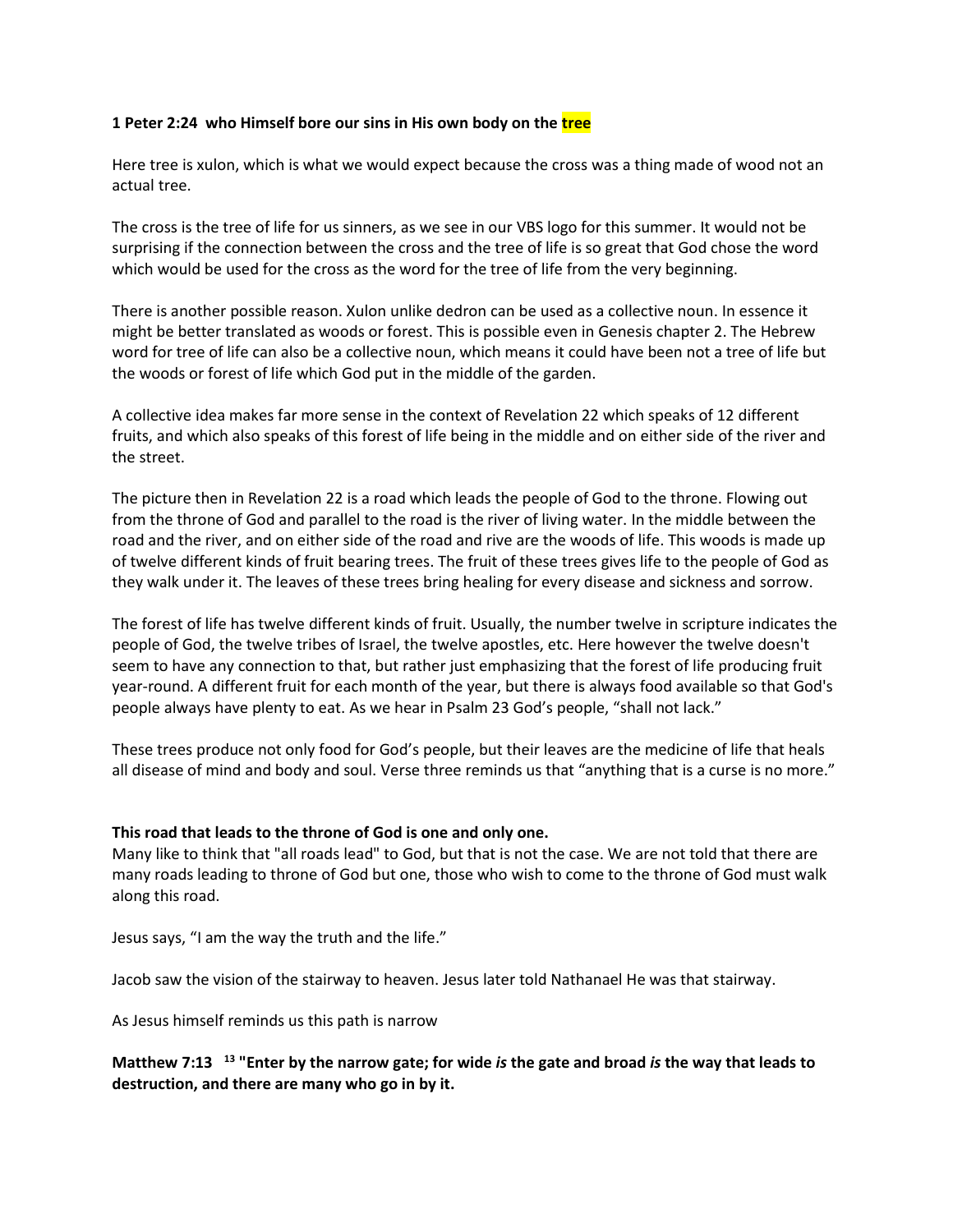Solomon reminds us this path is contrary to the way we think is right.

### **Pro 14:12 There is a way that seems right to a man, But its end is the way of death.**

Few people take the time to get off the freeway and travel on the rustic roads, and the country roads, unless they have no other choice. Even so most people, even those who claim to be Christian are too busy rushing around on the board highways to seek out the narrow road that leads to the throne of God.

Too many believe that if God is loving, they do not have to worry about which way their life is going. Do not be deceived if you would walk among the trees of life and come to the throne of the Living God, you must seek out the way of Christ with a repentant heart. That is to say, not only acknowledging that you are a sinner but honestly seeking to avoid sin and temptation in the future.

## **Ezekiel 18:30-31 "Repent, and turn from all your transgressions, so that iniquity will not be your ruin. 31 "Cast away from you all the transgressions which you have committed, and get yourselves a new heart and a new spirit.**

From the throne of God goes forth the river of living water, which gives life not only to the people of God but also to woods of life, from which the people eat.

The sacraments, both Lord's Supper and Baptism, which we receive now are a picture of this heavenly forest or garden.

In the sacraments God invites us to walk up the road that leads to his throne. However again make no mistake, this path to God is the path of true repentance. Anyone who come to either sacrament intent on continuing in that which they know to be sin, will not find the trees of life but only the judgement of God.

Having come to throne of God through repentance and faith in Jesus, out from God flows His blessing, the water of life. In heaven God's blessing of life is hidden in the water that flows from His throne. So also now that blessings comes hidden in the water of baptism, and the bread and the wine of the Lord's Supper. These elements come to us from God's throne blessed and purified by God himself.

The trees of life receiving these blessings from the very throne of God, bear fruit. As the living river nourishes the trees of life so also do the sacraments cause fruit to be born in our hearts and lives as well, so that we ourselves are the trees of life to those who are on this earth.

## **Revelation 22:17 <sup>17</sup> And the Spirit and the bride say, "Come!" And let him who hears say, "Come!" And let him who thirsts come.**

Let all those who know that they are sinners and desire to be rid of their sin, come, and receive the water of life in the bread and the wine.

Let all those who desire to walk in the forest of life, come, and receive healing in the body and blood of our Lord Jesus Christ.

Let all those who weary and seek shade come before the throne of God and of the lamb.